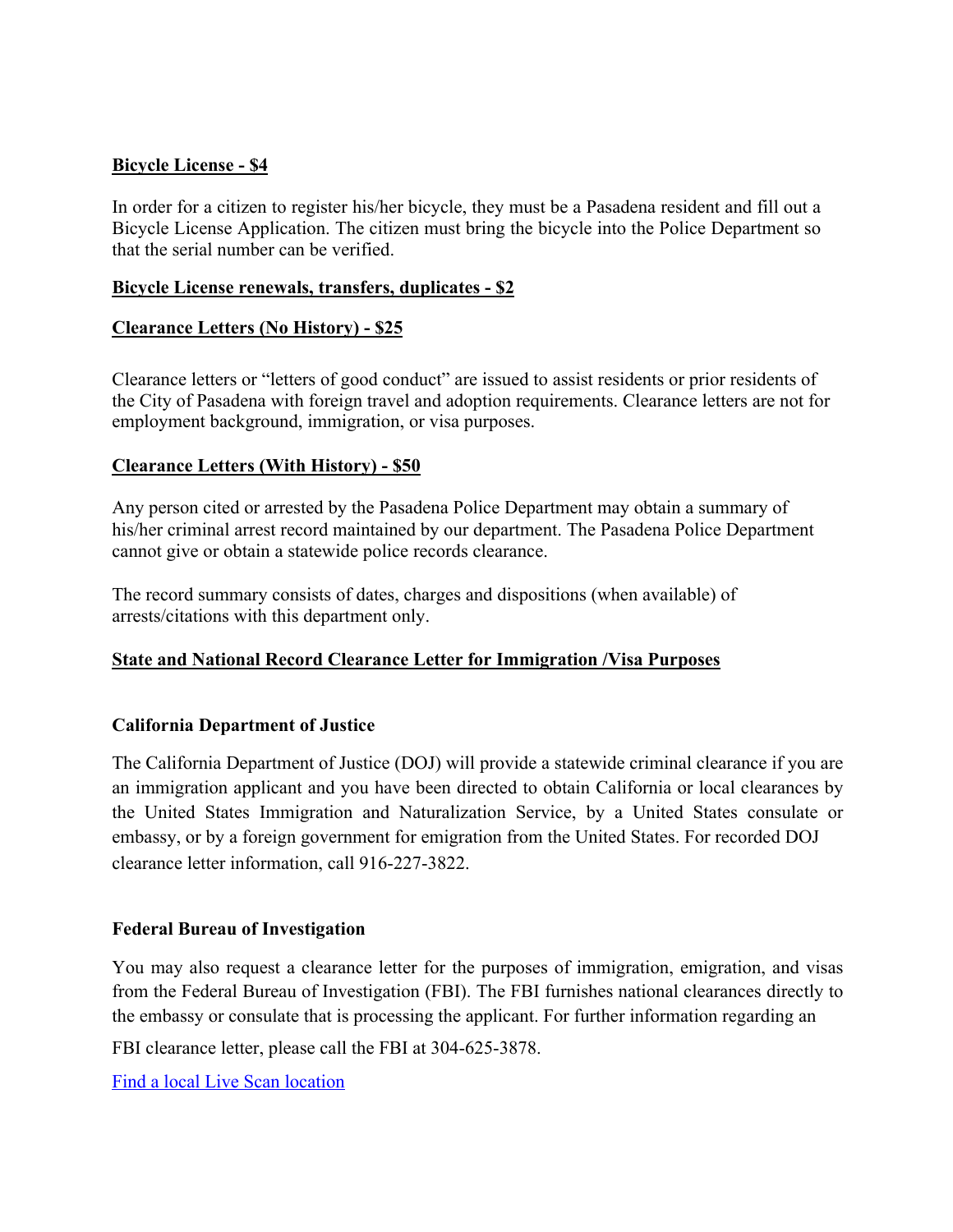## **Photos - \$70**

Any request for photos associated with a police report must be made in writing along with the applicable fees.

## **Recordings (Audio/Video) - \$71**

Any request for recordings associated with a police report must be made in writing along with the applicable fees.

### **Court Ordered Registration**

If you are required by law to register as a PC 290 Sex Offender, H&S 11590 Narcotic Offender, PC457.1 Arson Offender, or PC186.30 Criminal Street Gang Offender, it is necessary for you to call for an appointment. Please call (626) 744-7206 to make an appointment or if you have any questions regarding the registration process.

To register you will need: Proof of Registration Requirement, Proof of Pasadena Residence, and Photo Identification..

### **Subpoenas** – **Civil Actions \$15**

Subpoenas for records should be served to the Custodian of Records. The exact amount due will be determined prior to the reproduction of documents. However, please attach a check for \$15 to the subpoena delivery. Additional fees or supplies may be required for subpoenas involving large documents, video or audio recordings, photographs, etc.

Some reports that are not otherwise available for release will be considered for release with a valid subpoena describing what documents are necessary for an active civil court case. Issuance of a subpoena does require release of more information than standard procedures allow, but does not require production of a variety of exempt records. Some items may require a court order for release.

## **Subpoenas** – **Civil Actions (Personnel)**

Subpoenas for police department personnel should be served to the Detective Section Subpoena Clerk along with a \$275.00 fee for each day of appearance, per each employee. Civil subpoenas require 15 days between the date of service and actual appearance, as required, to allow for adequate notification.

## **Discovery**

Documents needed for a criminal court case must be obtained by way of a discovery motion addressed to the prosecuting authority (District Attorney or City Prosecutor). The accused party's defense attorney typically handles the discovery process.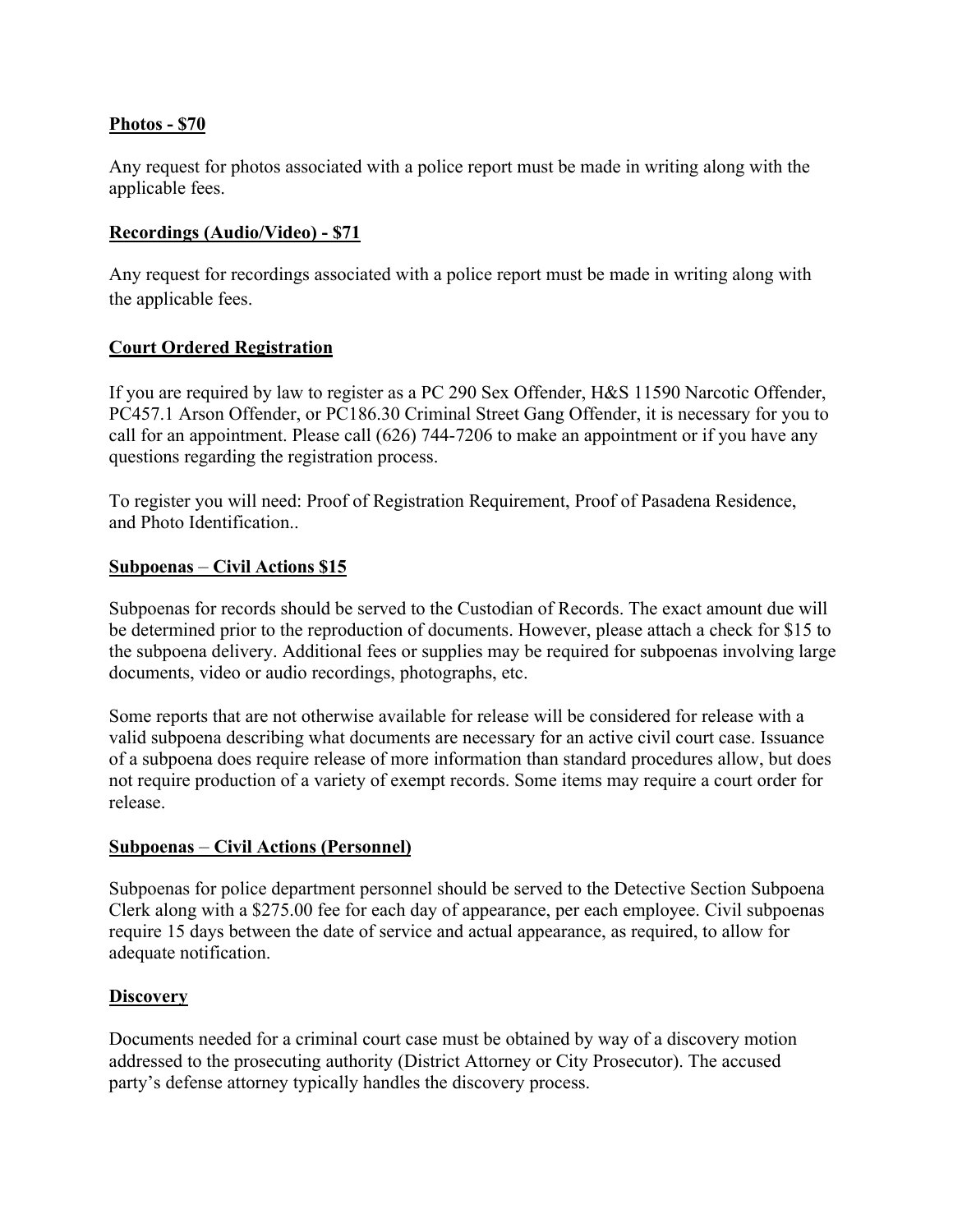## **Crime Statistics**

Crime statistic records are produced in the Records Section and are available at the Pasadena Public Library at 285 E. Walnut St., Pasadena, CA 91101 at (626) 744-4066, Option 6.

Requests for Personnel or Policy and Procedure documents are processed through the Personnel Standards Section at (626) 744-4366.

Requests for current crime activity or trends in a particular neighborhood or area are processed through the Community Services Section at (626) 744-4551.

It is the policy of the Pasadena Police Department to support and promote openness in government by releasing information in a timely and responsible manner. It is our obligation to protect the lives and property of the residents of Pasadena and to ensure that those who stand accused of violating the law receive a fair trial. (Department P&P F-4 I).

Police Records are maintained for a variety of purposes. It is our duty to disseminate the records appropriately, always weighing the competing interests of all parties involved. It is important that we consider the need to know, right to know, and what is best for the public interest. (Records Procedure 17.11) Many police reports are not available for release. The Pasadena Police Department has a report retention schedule of (10) years with some exceptions.

## **Police Reports - \$10**

There are two ways to obtain a police report. The first way is to come in person to the Police Department Records Section, complete the request form and pay the fee. A copy will be then be provide as long as you meet the above requirements.

The second way is to request a copy by mail. Print out the police report request form, fill it out, and mail it along with a check or money order payable to the City of Pasadena. If you cannot print the document, you may write a letter requesting the report. You must include how you are associated with the case, your name, address, and phone number; the type, date, and location of the incident.

## **Vehicle Impound Releases**

Vehicles may be released only to the **registered or legal owner** with proof of identity, a valid driver's license, and proof of ownership.

Vehicle registration must be valid and complete. Vehicles with a pending registration must have a DMV moving permit issued.

If the owner of the vehicle does not have a current driver license he/she must be accompanied by a licensed driver who will drive the vehicle from the impound lot.